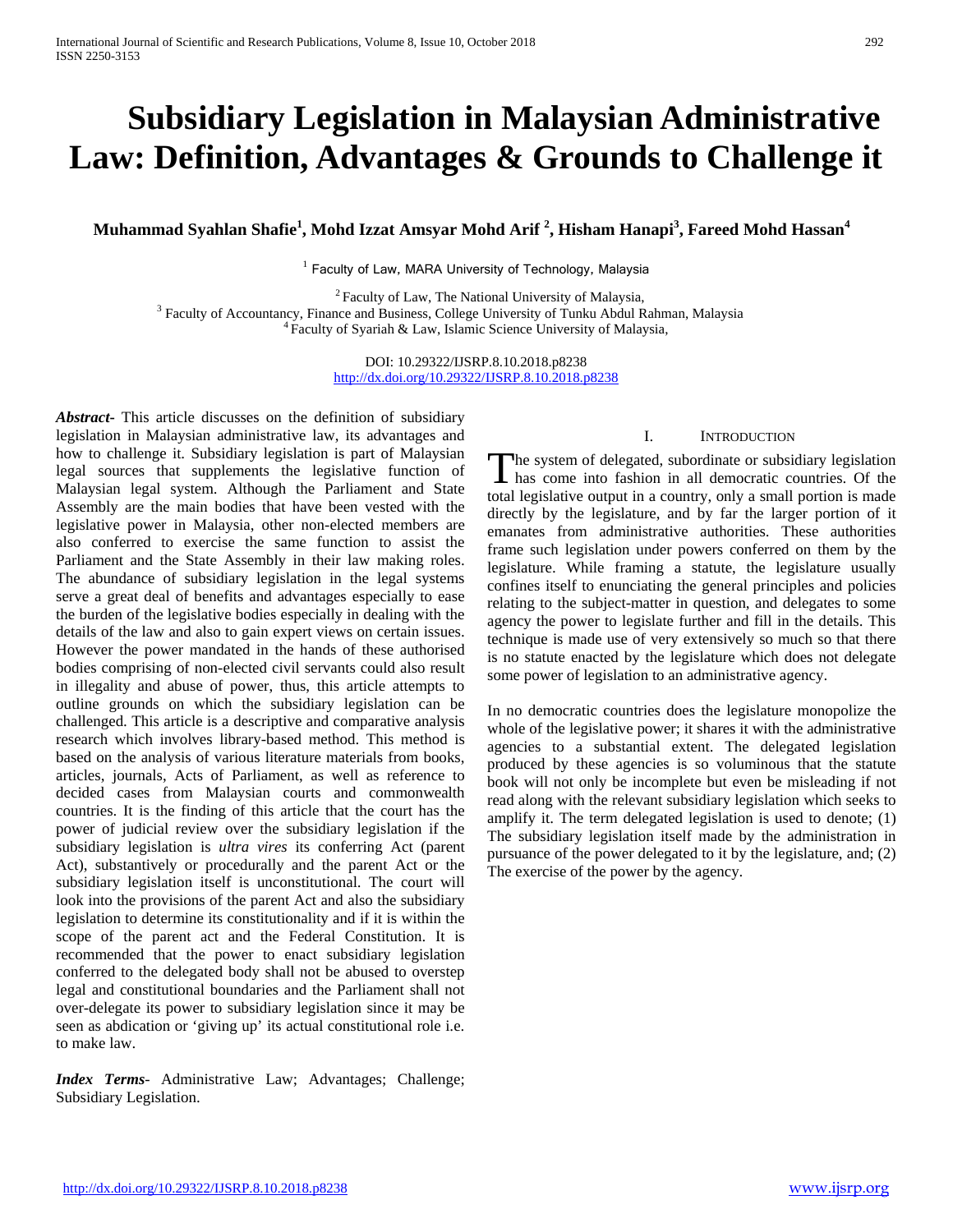### I. RESEARCH METHODOLOGY

This article is based on the descriptive and comparative analysis research which involves library-based method. The method chosen is one of the well-known approaches to get the literature material such as books, articles and journals including the Acts of Parliament and any other legal materials. These texts are scrutinized to develop the concept and scope of analysis. Reference is also made by referring the cases decided by Malaysian and commonwealth countries.

## II. SUBSIDIARY LEGISLATION: DEFINITION AND ADVANTAGES

According to section 3 of the Interpretation Act 1948 and 1967, subsidiary legislation is defined as meaning:

> *'any proclamation, rule, regulation, order, notification, bye-law, or other instrument made under any Act, Enactment, Ordinance or other lawful authority and having legislative effect'.*

Based on the definition given by section 3, it means that an order and notification, etc can be regarded as subsidiary legislation only if it has legislative effect. In addition, According to Mohd Izzat (2018), the legal criteria of the subsidiary legislations are; (1) it is issued out by the authority appointed by the legislative power, (2) the delegation of power shall be made through the parent act (enabling act), and, (3) has legislative effect. It means that not every order, notification, etc is subsidiary legislation: it is so only if it has legislative effect; if it is not legislative in nature, it is not subsidiary legislation; it may then be regarded as administrative in nature (MP Jain, 1997).

In another perspective, the above mentioned provision impliedly indicates the clear status of subsidiary legislation in Malaysian administrative law. In other word, this type of legislation is recognized as one of the sources of law in our legal system (Sharifah Suhanah, 2012). As referred to Justice Hashim Yeop Sani in the case *S Kulasingam v Commissioner of Land, Federal Territory* [1982] 1 MLJ 204:

*"There is nothing to prevent Parliament from delegating power to legislate on minor and administrative matters and for this very reason, we have in addition to statutes, innumerable subordinate or subsidiary legislation having the force of law. Without these subordinate or subsidiary legislation, the Government machinery will not be able to function effectively".*

The implementation of subsidiary legislation is important as it may smoothen the administration by the executive power. The valuable time of the legislative power; namely Parliament can be saved by delegating its power to the executive authority. For instant, Parliament may focus only on the principles of law in general pertaining to a particular issue, while the delegated authority can look into the matter in specific manner. By this, the law has restores the matter into the specialist person due to the lack of expertise and different background of the Parliamentary members. Other than that, the particular matters may be easily administered because of the flexibility of the subsidiary legislation. It can be released in nearest time without going through the complicated Parliamentary process. In addition, the flexibility and the speediness of the subsidiary legislation are very beneficial in handling emergency situations and accommodating the changing needs of the society which require immediate attention from the government and the executive. For example, there may be an emergency or crisis wherein the Minister has to act quickly as in an economic crisis where the Minister of Finance has to act promptly by making new regulations to alleviate or control the situation. Once the regulations become outdated, the Minister can rescind them easily.

One of the most common standard formula that is used to confer executive law making power is 'as necessary and convenient' to give effect to the enabling legislation. Whether the court would in any particular instance adopt a broad or narrow construction of this will depend primarily on statutory context and intendment. As a generalized statement, and no more than that, the more detailed the enabling legislation, the less room there will be for the courts to maneuver. Nevertheless, this factor alone is hardly conclusive. Some legislation may adopt only what is "necessary" to give effect to the enabling Act, or for carrying out or giving effect to the Act. The principles noted above would be equally relevant in this instance (Wu Min Aun, 1975). Another standard formulation commonly utilized in subsidiary legislation is "without limiting the generality of the foregoing provisions". This does not carry with it, and rightly so, an automatic position that the more specific provisions that follow it are of little significance in determining the scope of the executive law making conferred (Wan Azlan, 2006). Thus, in *Leon Fink Holdings Pty Ltd v Australian Film Commission* (1979) 24 ALR 513, Aickin J explained:

> *"At first sight [the words "without limiting the generality of the foregoing"] would appear to indicate a parliamentary intention that general words which precede the expression should be construed as if the more particular words which follow were not there. That however is too wide a proposition for in every case, it must depend upon the whole of the context*."

### III. GROUNDS TO CHALLENGE SUBSIDIARY LEGISLATION

In control mechanism of subsidiary legislation, an important place is occupied by judicial control (Puttick & Keith, 1988). This is where the courts may exercise control over subsidiary legislation based on its judicial review jurisdiction. First and foremost, a question may arise as to whether the parent statute which delegates the power of subsidiary legislation is itself constitutional or not. If the statute is unconstitutional then it is *non est*, and, therefore, it cannot be the source of any delegated legislation which will then automatically fall to the ground. For this purpose, reference has to be made to judicial review under the Constitutional Law. Reference may, however, be made in this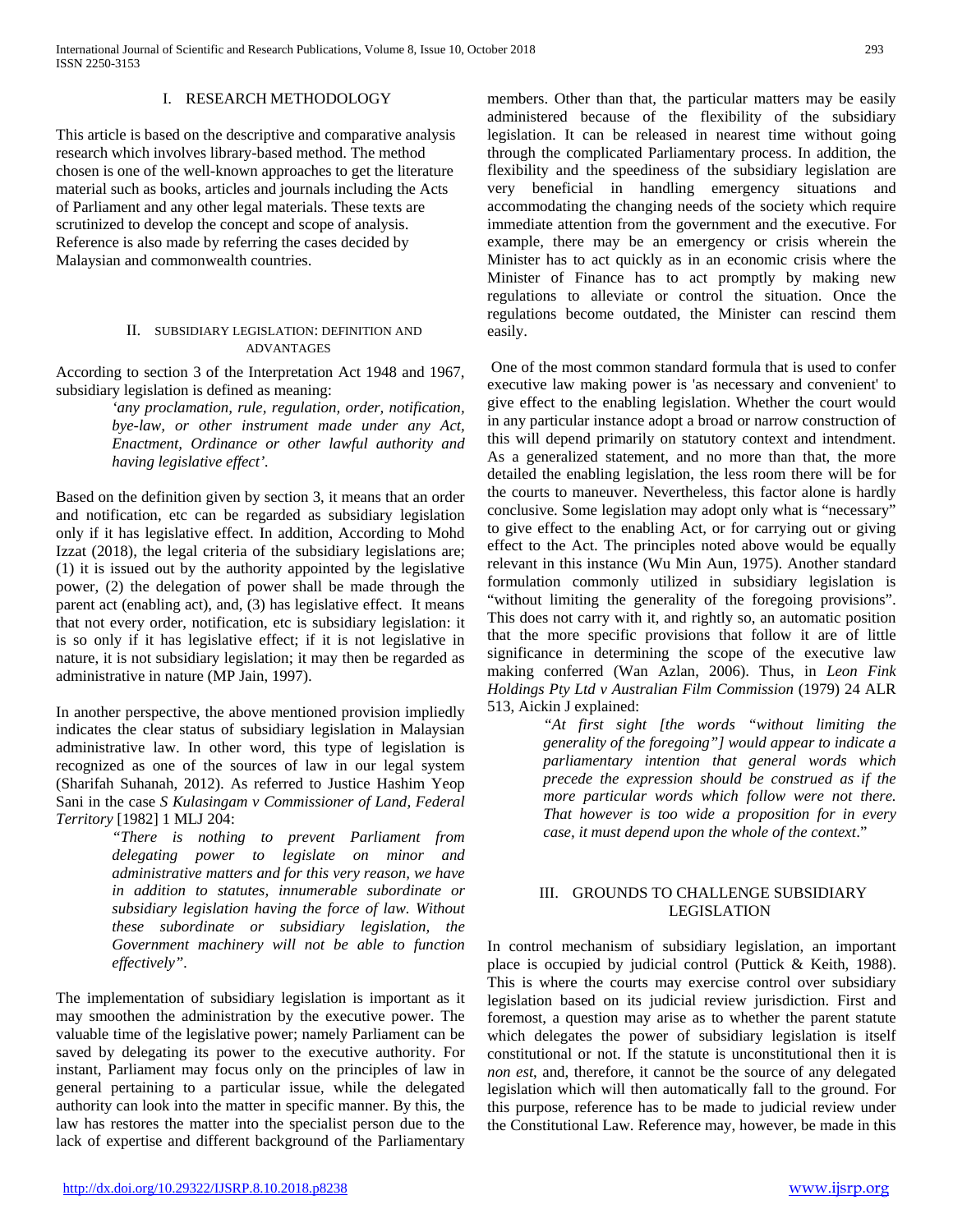connection to *Johnson Tan Han Seng v Public Prosecutor* [1977] 2 MLJ 66.

Here, the validity of the Essential (Security Cases) Regulations 1975 was challenged on the ground that the Emergency (Essential Powers) Ordinance 1969 had lapsed and ceased to be law by effluxion of time and changed circumstances and, therefore, these regulations made thereunder also become void. The Federal Court rejected the argument ruling that it was for the executive and not for the courts to decide whether a proclamation of emergency under article 150(1) should or should not be terminated.

Then, the courts also exercise control over subsidiary legislation in the ground that the parent statute may be constitutional, but the subsidiary legislation made thereunder may be unconstitutional. The court will strike down delegated legislation (Michael Zander, 1994), as it strikes down any statute, if it comes in conflict, or does not conform, with a constitutional provision. Here again, reference has to be made to Constitutional Law to assess whether the regulation in question infringes a constitutional provision (MP Jain, 1997). The frame of reference to adjudge the validity of the regulation or subsidiary legislation is the Constitution.

Reference may be made in this regard to *Osman v Public Prosecutor* [1968] 2 MLJ 137. Certain emergency regulations made under the Emergency (Essential Powers) Act 1964 were challenged as unconstitutional on the ground that these were of a discriminatory nature and thus infringed article 8. The argument was, however, rejected by the Pricy Council on the ground that emergency regulations could not be held to be unconstitutional because of article 150(6).

In *Public Prosecutor v Khong Teng Khen* [1976] 2 MLJ 166, the Federal Court, by majority, upheld the validity of the Emergency (Security Cases) Regulations 1975. The regulations were challenged as being inconsistent with article 8. The court held that: (i) the regulations were not inconsistent with article 8; (ii) even if inconsistent, the regulations were saved by article 150(6) on the authority of the plaintiff.

On 15 May 1969, the Yang di-Pertuan Agong proclaimed as emergency under article 150(1) of the Constitution. On the same day, he promulgated the Emergency (Essential Powers) Ordinance 1969 purporting to give power to him to make regulations for certain purposes. Thereafter, although the proclamation of emergency continued to subsist, and it exists even today, Parliament sat on 20 February 1971 and has been sitting since then, and even general elections have been held to the Dewan Rakyat. Nevertheless, the Yang di-Pertuan Agong continued to issue regulations under the ordinance of 1969 even after 1971, although under article 150(2), his power to issue an ordinance came to an end with the sitting of Parliament, for the Yang di-Pertuan Agong could promulgate ordinances during an emergency 'until both Houses of Parliament are sitting'. Accordingly, the Yang di-Pertuan Agong issued the Essential (Security Cases) Regulations 1975. The question in *Teh Cheng Poh v Public Prosecutor, Malaysia* [1979] 1 MLJ 50 was whether these regulations of 1975 were constitutionally valid and could the Yang di-Pertuan Agong issue the same when he no longer had power to issue an ordinance? The Federal Court's response to this question was that while the ordinance-making power had come to an end, the Emergency Ordinance when made was valid and it continued to subsist and, therefore, the power conferred by it to frame regulations would also subsist.

From this point of view, the regulations were treated as subsidiary legislation under the Ordinance. On appeal, the Privy Council declared the regulations to be *ultra vires* the Constitution and hence void on the ground that once Parliament had sat after the Proclamation, the Yang di-Pertuan Agong was no longer left with any power to make 'essential regulations' having the force of law.

The Privy Council argued that the power to promulgate ordinances under article 150(2) was expressed to be exercisable only until both Houses of Parliament were sitting. It lapsed as soon as Parliament sat and this power would not revive even during the periods when Parliament was not sitting. The Security Regulations, which purported to alter in respect of security cases the mode of trial laid down by the Criminal Procedure Code, were made four years after Parliament's first sitting after the Emergency Proclamation.

Plainly, if the same provisions had been made through an ordinance, the ordinance would have been invalid since the ordinance-making power lapsed in 1971 as soon as Parliament had sat. The regulation in question was made under the Ordinance of 1969 which conferred power of the Yang di-Pertuan Agong. The subject-matter of 'Essential Regulations' having the force of law which by this Ordinance, the Yang di-Pertuan Agong purported to empower himself to make was 'no less broad' than the 'subject-matter of the 'Ordinance' having the force of law that he was empowered to make under article 150(2) of the Constitution'.

The maker of the law, the Yang di-Pertuan Agong, 'is the same' for both ordinances and for essential regulations; the subjectmatter of the law-making power 'is the same for both'. The only difference 'is in the label attached to them'. But, emphasized the Privy Council, 'in applying constitutional law, the court must look behind the label to the substance'. The Privy Council thus equated the regulations to the Ordinance, and, as the Yang di-Pertuan Agong could no longer make the Ordinance after Parliament had sat according to article 150(2), he could not make the regulations.

This equation between the ordinance and the regulations was made possible because of the breadth of the regulation-making power which was coterminous with the ordinance-making power and also because in both the power was conferred on the Yang di-Pertuan Agong. The Privy Council pointed out that the power of the Yang di-Pertuan Agong to make ordinances given to him by the Constitution had come to an end as soon as Parliament first sat after the proclamation of the emergency. He could not prolong it, of his own volition, 'by purporting to empower him to go on making written laws, whatever description he may apply to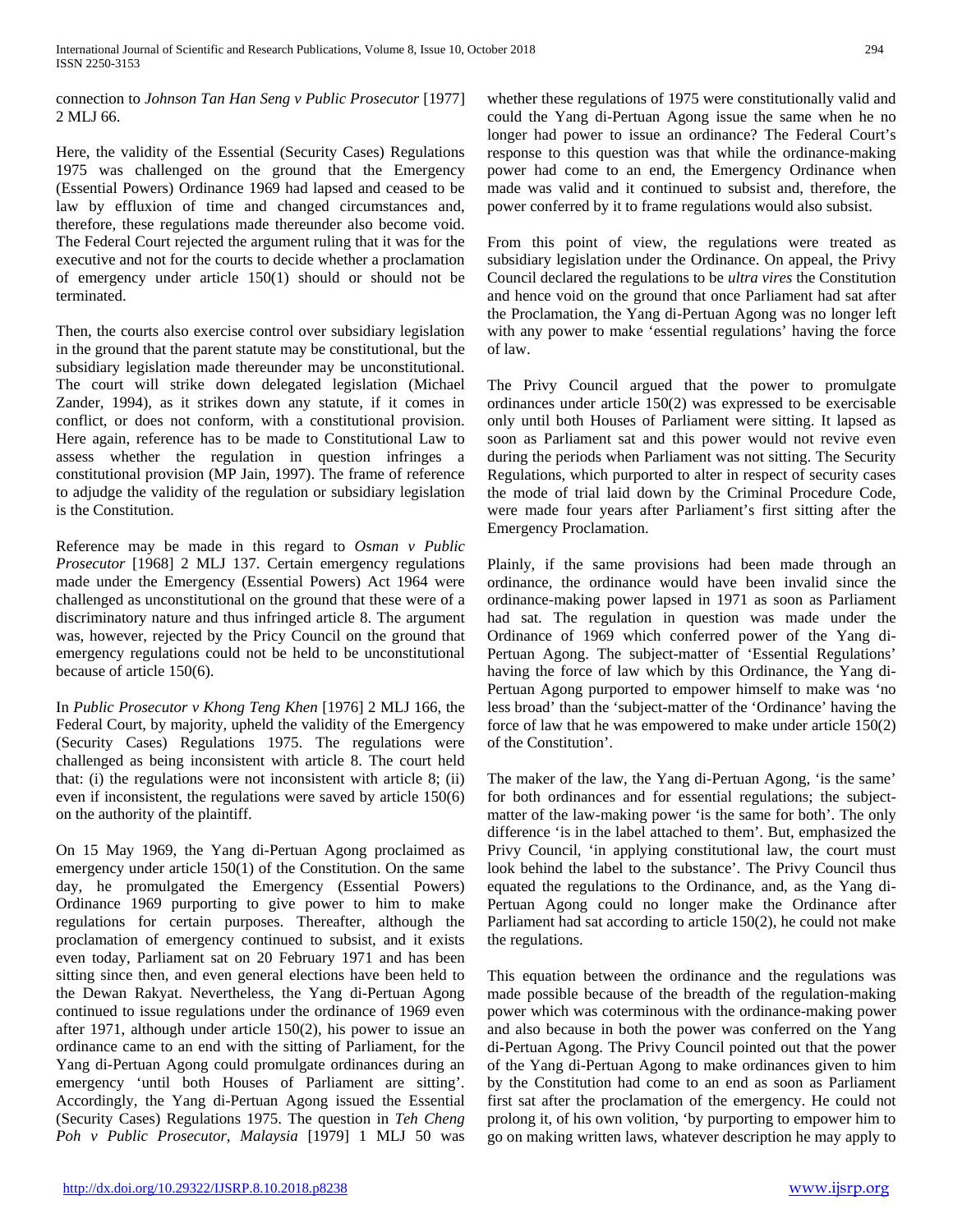them. That would be tantamount to the Cabinet's lifting itself up by its own boot straps'.

Consequently, Parliament enacted the Emergency (Essential Powers) Act 1979, replacing the Ordinance. Section 2 of the Act is a *verbatim* reproduction of section 2 of the Ordinance. All the subsidiary legislation made under the Ordinance was validated and adopted under the said Act. The essential regulations are now made under the Act and so constitute subsidiary legislation. The Federal Court has upheld the validity of this Act. Commenting on the validation of the regulations, the Federal Court observed in *Teh Cheng Poh v Public Prosecutor* [1979] 2 MLJ 238:

> *"the regulations having been ruled to be ultra vires, it is open to Parliament to validate them and, further, to validate them with retrospective effect".*

The regulations have thus been revalidated with effect from the date when they purported to come into force in the first instance. The Act in question has been made under article 150(5). Further, the Act confers a very broad power on His Majesty to make regulations generally. Thus, the *status quo ante* has been restored in all respects. The only difference now is that whereas formerly the powers of the executive were derived from an ordinance, they are now derived from an Act of Parliament.

In *Razali bin Ahmad v Public Prosecutor* [1981] 2 MLJ 81, it was submitted before the Federal Court that despite section 9(1) of the Emergency (Essential Powers) Act 1979, the Essential Security Cases Regulations 1979 were still not validated. Parliament failed in its efforts to revive these regulations because the expression 'every subsidiary legislation' used in section 9(1) of the Act must have the same meanings as defined in section 3 of the Interpretation Act. The appellant thus argued that when section 9(1) of the Emergency (Essential Powers) Act 1979 enacts that 'Every subsidiary legislation whatsoever made or purporting to have been made under the Emergency (Essential Powers) Ordinance 1969, on or after 20 February 1971, shall be valid and have effect as if the said subsidiary legislation has been made under the appropriate provision of the act, only those having the force of law could be validated.

As the Essential Security Cases Regulations were not made by lawful authority, they did not have the force of law by virtue of the Privy Council's ruling in *Teh Cheng Poh* [1979] 2 MLJ 238, and so they would not fall within the expression 'every subsidiary legislation' in section 9(1) of the Act, and therefore were not validated. Negating the contention, Salleh Abbas FJ, delivering the judgment of the court, observed that if the expression 'every subsidiary legislation' in section 9(1) were to have the meaning as assigned to the expression 'subsidiary legislation' in the Interpretation Act, then it would mean that the Act was validating something which was already validly done and could not validate what was not validly done. This was absurd and such exercise in futility could not be attributed to Parliament.

Therefore, the expression 'every subsidiary legislation' in section 9(1) of the Act was not intended to include a 'general species',

but was limited to a particular kind. This expression is amply qualified by the words 'whatsoever made of purporting to have been made under the Emergency (Essential Powers) Ordinance 1969 on or after 20 February 1971'. This qualifying phrase clearly shows that Parliament did not intend to import the definition of 'subsidiary legislation' in the Interpretation Act into the section. The qualifying phrase refers to all regulations made or purported to have been made under the Emergency (Essential Powers) Ordinance 1969, being regulations which were struck down by the Privy Council in *Teh Cheng Poh* [1979] 2 MLJ 238. These regulations must necessarily include the Essential Security Cases Regulations which were therefore validated by section 9(1) of the Act.

In the case of *Hajjah Halimatussaadiah bte Haji Kamaruddin v Public Services Commission, Malaysia* [1994] 3 MLJ 61. a departmental circular laid down dress code for civil servants. Women officers were prohibited from wearing *purdah* so as to cover their face while on duty. A woman officer was dismissed for not obeying the circular. She challenged the circular under Article 11 (1) of the Constitution which guarantees freedom of religion, but the Supreme Court rejected the argument saying that the circular did not affect her constitutional right to practice her religion.

Last but not least, the courts exercise control over subsidiary legislation on the ground that subsidiary legislation can be challenged before the courts if it is *ultra vires* the parent Act, i.e, it goes beyond the powers conferred by the parent Act on the concerned authority making delegated legislation. The chances of success in such challenge depend essentially on the terms of the parent Act, as interpreted by court (Anthony Wilfred, 2007). Delegated legislation should not travel beyond the purview of the parent Act; if it does, it is *ultra vires* and cannot be given any effect. Such a challenge can be sustained either when delegated legislation goes beyond the scope of the authority conferred by the parent statute, which is known as substantive *ultra vires*, or when the prescribed procedure is not complied with while making delegated legislation, and this known as procedural *ultra vires*.

### a) Substantive *ultra vires*

Substantive *ultra vires* refers to the scope, extent and range of power conferred by the statute to make subsidiary legislation. It is based on the principle that, the Parliament owns the legislative power and any other subordinate agency has no power to legislate any law. Any other subordinate agency may only have the power to legislate if the legislative power is conferred thereon by Parliament making law. However, the limit of the power must not be crossed, if power is conferred to legislate only with respect to certain topics or certain purposes or in certain circumstances. The validation of the delegated legislation if the subordinate agency legislate any within the bounds of the power delegated. In the case of *McEldowney v Forde* [1969] 2 ALL ER 1039, Lord Diplock pointed out the validity of subordinate legislation is challenged: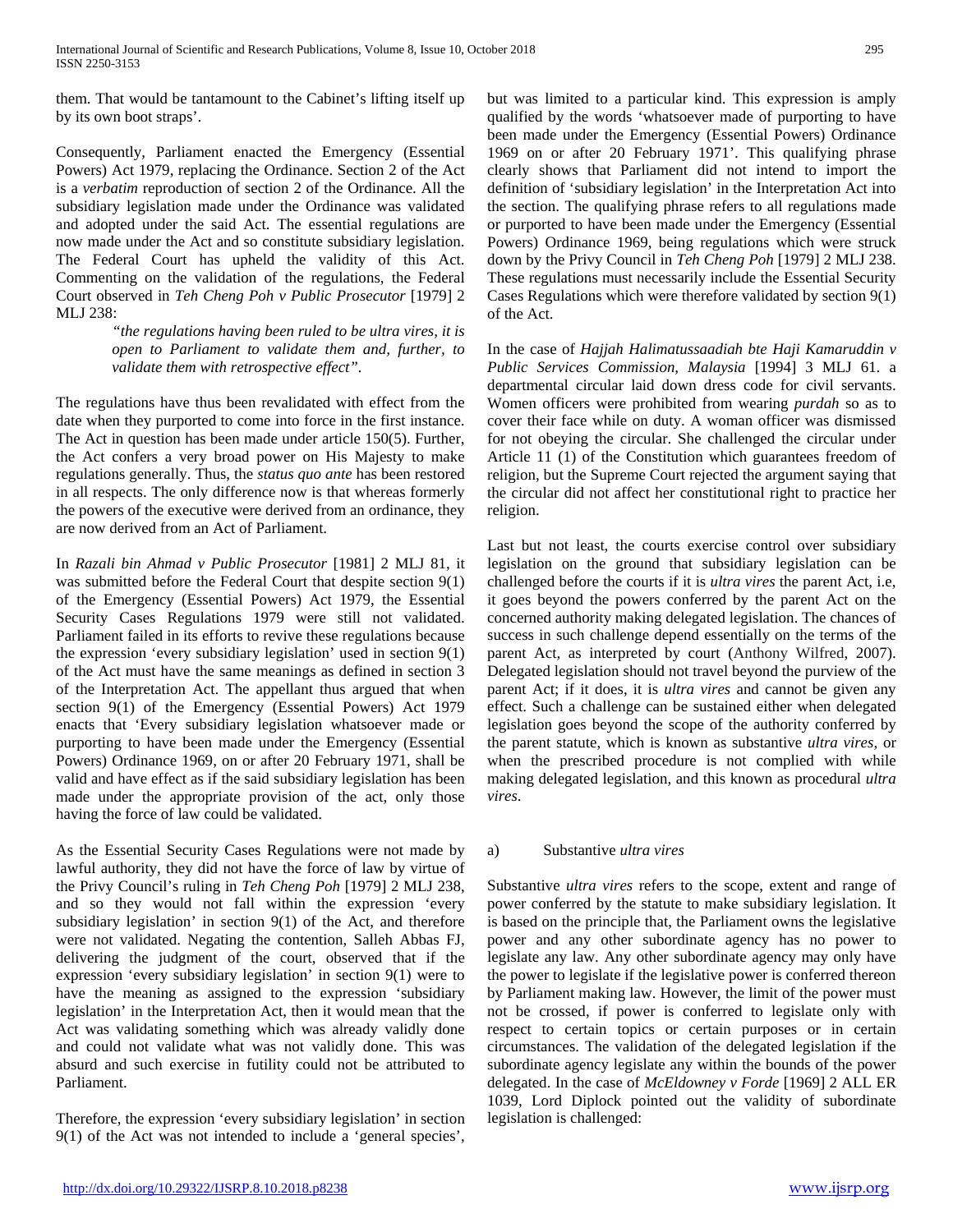- i. To determined the meaning of the words used in the parent Act itself to describe the subordinate legislation which the delegate is authorized to make.
- ii. To determine the meaning of the subordinate legislation itself
- iii. To decide whether the subordinate legislation complies with that description.

In *Wong Pot Heng v Kerajaan Malaysia*, Eusuff Chin J has phrased the doctrine of *ultra vires* as:

> *"There is also no doubt whatsoever that the courts have jurisdiction to declare invalid a delegated legislation if in making it, the person or body to whom the power is delegated to make the rules or regulations, acted outside the legislative powers conferred on him or it by the Act of Parliament under which the rules or regulations were purported to have been made."*

The efficacy of judicial review of delegated legislation on substantive grounds depends upon how broad the statutory formula conferring power of delegated legislation on the administration is. The efficacy of the doctrine of *ultra vires* is very much eroded if the power is delegated by the statute in very broad and general terms. The broader the powers delegated, lesser chance of control for the court.

In Malaysia, section 25 of the Interpretation Act provides that subsidiary legislation shall be deemed to be made under 'all powers thereunto enabling, whether or not it purports to be made under in exercise of any particular power or powers (Wu Min Aun, 1975). A broad dimension to the validity of legislation has been given by this provision'. However, section 28 of the aforementioned Act, lays down the principle, when a statute is repealed either wholly or partly, subsidiary legislation made under the repealed law remains in force under the new law so far as the former is consistent with the latter until such time it is revoked or replaced by subsidiary legislation made under the repealing law. This provision covers the gap between the repealing of a law and making subsidiary legislation under the new law which may take some time. In the case of Re Lee Kian Soo [1953] MLJ 195, paragraph 8(1)(b) of the Architect Ordinance 1941 empowered the Board of Architects, after due inquiry, to strike an architect's name off the register if he was 'guilty of any act or conduct' which in the Board's opinion was 'infamous in any professional respect'. Bye-law 13 of the Architects Bye-Law 1941 laid down what was misconduct on the part of an architect. The bye-law then went on to say that every misconduct would be 'deemed to be conduct which is infamous in a professional respect under section 8'. This part of the byelaw was declared bad in the instant case on the ground that it was inconsistent with section 8. In that particular section, the legislature said in clear terms that whether professional misconduct was to be stigmatized as 'infamous' or not was for the Board to decide after inquiry, by applying the quasi judicial function. The board must form its opinion based on the facts of each particular case. But, what bye-law 13 purported to do was to settle by legislation the question of what was 'infamous' regardless of the facts of each case and thus prevent the Board

sitting in its disciplinary capacity from forming an opinion of its own. The bye-law deprived the Board of the power to form its opinion in its disciplinary capacity, whether the person's conduct was 'infamous' or not and, therefore, bye-law 13 was held to be in conflict with section 8.

### b) Procedural *ultra vires*

Subsidiary legislation may be challenged on the ground of procedural *ultra vires*. The parent statute may lay down certain procedures for the subordinate legislator to follow while making subsidiary legislation. If the subsidiary legislator fails to follows those procedures, it may result in making the subsidiary legislation *ultra vires*. However, the court will determine whether the procedural requirement is mandatory or directory. When mandatory procedural norm is not complied with, the subsidiary legislation will be found as *ultra vires*, but it is not *ultra vires* if the procedure is only directory. In *Wong Keng Sam v Pritam Singh Brar* [1968] 2 MLJ 158, Wee Chong Jin CJ stated that the disobedience of a directory procedural rule only results in an irregularity not affecting the validity of the subsidiary legislation made.

Generally, in the case of *Banwarilal Agarwalla v State of Bihar* [1961] AIR 849, the courts tend to treat a procedural norm requiring consultation with a specific body as mandatory. When, a statute says that the rule-making authority shall refer the draft rules to a statutory body and seek its advice as to the expediency or suitability of the proposed rules before finalizing them, the rules made without observing the procedure are *ultra vires*. In the same category falls the procedure seeking to provide an opportunity to the effected persons to file objections against any proposed measure. A requirement for pre-publication of draft rules is regarded as mandatory and the prescribed mode of prepublication has to be adopted substantially by the rule-making authority concerned.

### IV. CONCLUSION

Delegated or subsidiary legislation is an inevitable feature of modern government. If the Parliament attempted to enact all laws by itself, the legislative machine would break down, unless there was a radical alteration in the procedure for considering the Bills. The granting of legislative power to a department which is administering a public service may obviate the need for amending Bills. Section 3 of the Interpretation Act 1948 and 1967, subsidiary legislation is defined as meaning 'any proclamation, rule, regulation, order, notification, bye-law, or other instrument made under any Act, Enactment, Ordinance or other lawful authority and having legislative effect'.

There are two grounds where the subsidiary legislation may be challenged before the court. First and foremost, a question may arise as to whether the parent statute which delegates the power of subsidiary legislation is itself constitutional or not. If the statute is unconstitutional then it is *non est*, and, therefore, it cannot be the source of any delegated legislation which will then